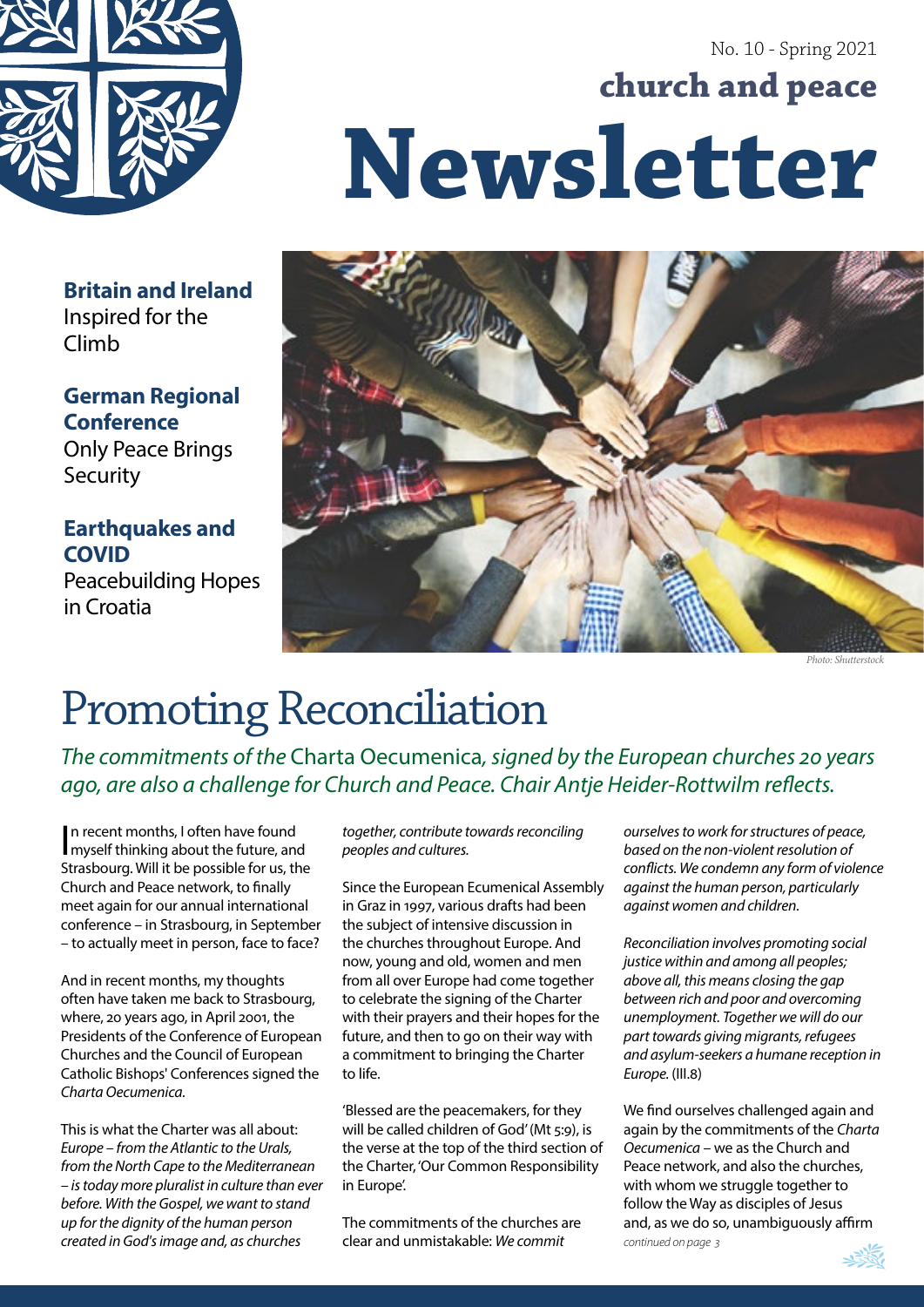### *Church and Peace*

The European ecumenical network of peace churches, and peace church-oriented congregations, communities and service agencies

#### *Editorial team:*

Lydia Funck, General Secretary, and Terri Miller, Individual Member

**Church and Peace International Office** Mittelstraße 4, D-34474 Diemelstadt-Wethen Tel: +49 5694 9905506, Fax: +49 5694 1532 [intloffice@church-and-peace.org](http://IntlOffice@church-and-peace.org) [www.church-and-peace.org](http://www.church-and-peace.org)

*Translation and proofreading:* David Lapp-Jost, Gordon Matthews, Terri Miller

*Layout:* Benji Wiebe, [mennox.de](http://mennox.de) *Production:* Marion Wiebe, [mennox.de/it](http://mennox.de/it)

#### *Find us on social media*

[twitter.com/churchandpeace](http://twitter.com/churchandpeace)

**ia** [instagram.com/church\\_and\\_peace/](http://instagram.com/church_and_peace/)

[facebook.com/groups/1161641020530889](http://facebook.com/groups/1161641020530889)

### *Support Church and Peace*

#### **Account in the UK:**

Send Sterling cheques to the order of 'Church and Peace' to Gerald Drewett, 39, Postwood Green, Hertford SG13 7QJ or alternatively make a transfer by BACS to sort code 16-58-10 and account 20745001 and send email notification to [gerald.drewett@ntlworld.com](mailto:gerald.drewett@ntlworld.com)

#### **Account in the USA:**

Send US Dollar checks to the order of 'Ivester Church of the Brethren (designation: Church and Peace fund)', to: Ivester Church of the Brethren, 25056 'E' Avenue, Grundy Center, Iowa 50638-8761, USA (tax deductible)

#### **Account in Germany:**

Church and Peace e.V. Bank für Kirche und Diakonie KD-Bank, IBAN: DE33 3506 0190 1014 3800 15, BIC: GENODED1DKD

*Opinions expressed by authors do not necessarily reflect the views of Church and Peace. Church and Peace reserves the right to edit material received for publication.* 



# Work for Peace in COVID Times

Dear readers,

twenty years after the signing of the *Charta Oecumenica*, working for reconciliation in Europe remains a constant challenge, also for the churches, as Antje Heider-Rottwilm reflects in this issue's cover article.

Both civil society and faith communities have proven their resilience in the face of challenges posed by the COVID-19 pandemic. We, too, in the Church and Peace network continue to ask ourselves where and how working for justice and peace is necessary and possible in these times.

In these pages you'll discover stories showing where and how the challenge to build reconciliation has been taken up.

Online events and discussions have explored the call to defend human rights in Europe, particularly with

regard to the situation of refugees; to build peace in the context of racism and hate speech; to ensure security through the development of peace at the local level. Members in Croatia have pursued their work for peace despite the pandemic and earthquakes. And in the UK, the Community for Reconciliation was relaunched under the name Seedbeds.

In 'The Last Word', Maria Biedrawa reflects on the parallels between the psychological impact of armed conflict situations and of the coronavirus pandemic, and gives suggestions to cope constructively with this fallout in daily life.

Happy reading! Suggestions and feedback are very welcome.

With best wishes,

Lydia Funck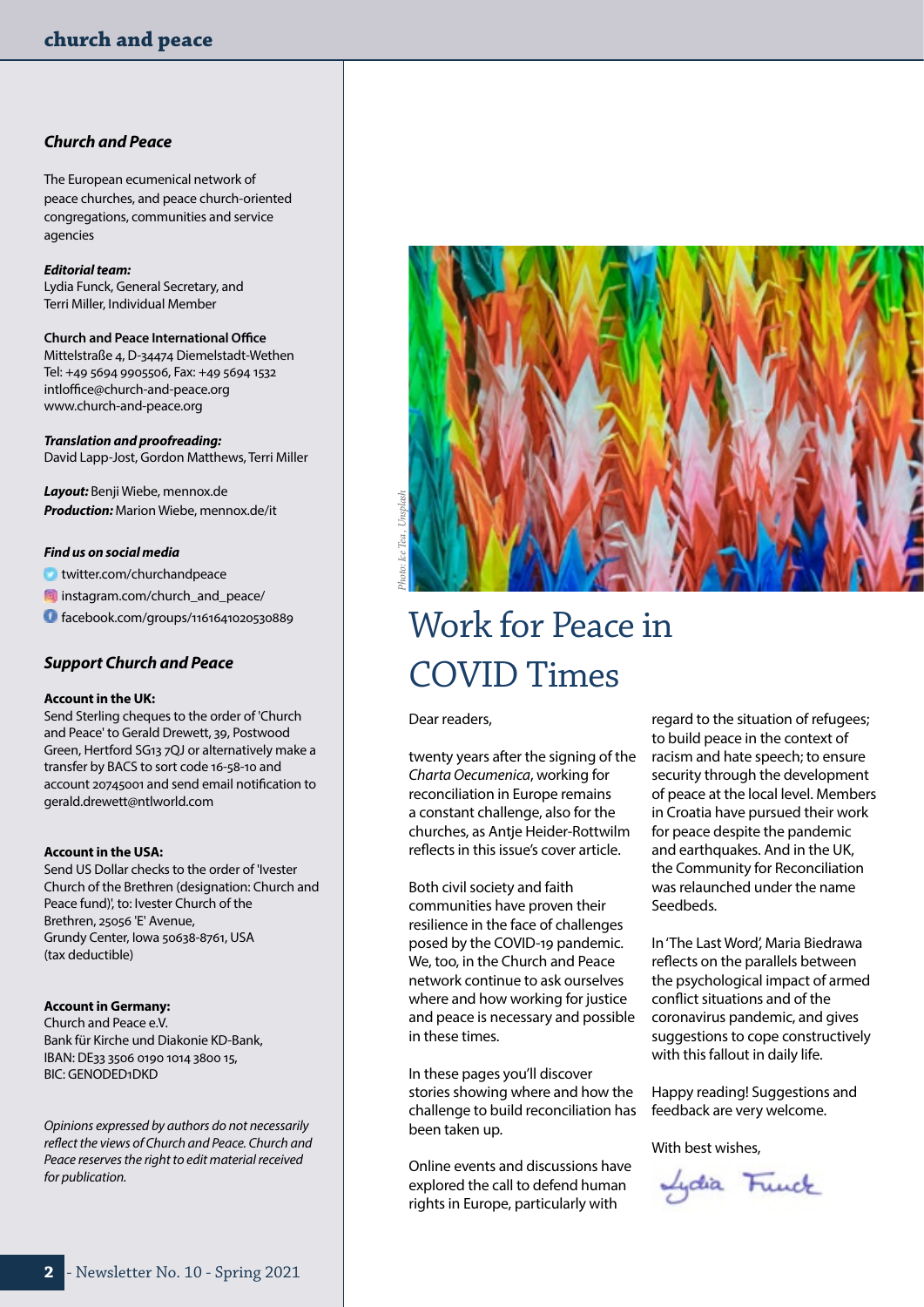#### *Promoting Reconciliation continued from page 1*

the nonviolent transformation of conflict and the renunciation of all military options.

Again and again we are made aware of the fact that in this Europe 'from the Atlantic to the Urals, from the North Cape to the Mediterranean', human dignity is being violated and that from this Europe, violence is spreading out. During an international Zoom discussion in the autumn, we were reminded of this by Rosá Björk Brynjólfsdóttir, a member of the Parliamentary Assembly of the Council of Europe and Vice Chairperson of the Assembly's Committee on Migration, Refugees, and Displaced Persons ([see page 6](#page-5-0)).

In press releases and joint campaigns with other organisations, and with the support of alliances for action such as United4Rescue, we continue to advocate that 'migrants, refugees, and asylum-seekers' be given 'a humane reception in Europe'.

We see the connections between racism, power, and sexism as a challenge for peace churches, a challenge which we have begun to face. The experience of our members and friends in Britain and Ireland is especially helpful, and we have benefited from this on several occasions in online discussions organised by the region. This subject will also be discussed at the Strasbourg conference on the theme of 'Images of God and Nonviolence'.

Last but not least, we are closely following developments in the European Union: are these developments contributing 'towards reconciling peoples

and cultures'? Our statement at the conclusion of a long period of political decision-making regarding the Multiannual Financial Framework (MFF) 2021–2027 makes it clear that we consider the funding of arms research and production from the EU budget to be a disastrous paradigm shift and that other decisions about military options also call the European 'Peace Project' into question. We are dismayed by Brexit, which was finally cemented by treaty, and are especially concerned about the risk of a new flare-up of the conflict in Northern Ireland after it has been contained with such great difficulty.

We will also continue to work to ensure that the EU strengthens human rights and climate justice and Europe as a peace project, instead of tying human and financial resources up in armaments and military operations.

Read Church and Peace's analysis of security policy decisions taken during the German EU Presidency: [www.church](http://www.church-and-peace.org/en/2021/02/comments-on-eu-security-policy-decisions)[and-peace.org/en/2021/02/](http://www.church-and-peace.org/en/2021/02/comments-on-eu-security-policy-decisions) [comments-on-eu-security](http://www.church-and-peace.org/en/2021/02/comments-on-eu-security-policy-decisions)[policy-decisions](http://www.church-and-peace.org/en/2021/02/comments-on-eu-security-policy-decisions).

The *Charta Oecumenica* ends with a prayer that was valid when it was signed 20 years ago and will continue to be equally valid in future: 'May the God of hope fill us with all joy and peace in believing, so that we may abound in hope by the power of the Holy Spirit'. (Rom 15:13)

### *Antje Heider-Rottwilm*

*Read the* Charta Oecumenica *and find out more about its impact at the local level: [https://t1p.de/COe.](https://t1p.de/COe)*



European Bishops' Conferences (CCEE). It was signed by the presidents of the two organisations in 2001 and seeks to preserve and develop fellowship among churches.

The Chartais available in Fnelish Czech French German, and Russian.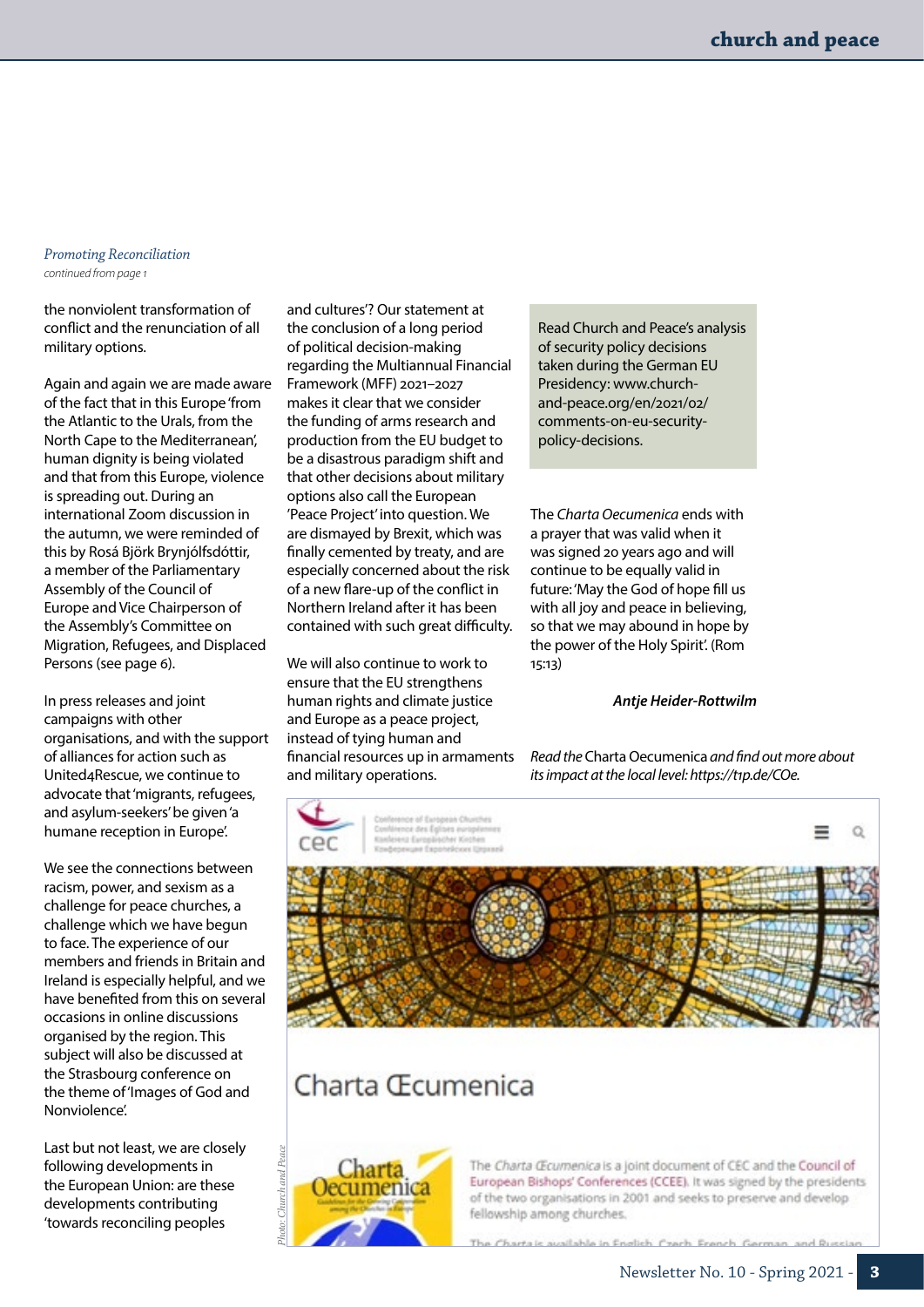# Inspired for the Climb

*Barbara Forbes, Church and Peace Board member for Britain and Ireland, reports on the region's conference on 13 March on the theme 'Building Peace from the Ground Up', co-organised with the Fellowship of Reconciliation UK.* 

Thinking about a world which seems overwhelmed by hatred manifesting both in physical forms and through hate speech, we felt blessed to have inspiring speakers who shared their experience and wisdom with us. Conference participants came not only from the UK but also from across Europe – from Dublin to Moscow, Berlin to Tirana, via Switzerland and Hungary – as well as Pakistan and the USA. A rich mixture of people – and topics!

Church and Peace Chair Antje Heider-Rottwilm noted that since the first regional conference in 2014 our focus had always been on peace in the broadest sense – not just militarism, but also climate change, racism, and political developments. She highlighted the link between blasphemy and hate speech, which occurs in all religions when people are tempted to defame and devalue others who don't share their faith.

Keynote speaker Lisa Cumming, Quaker, lifted up insight from the Quaker thinker and academic Adam Curle – that we need to transform unpeaceful relationships into peaceful ones, but also to transform the conditions we live in so that they are unfavourable to violence.

This second challenge is particularly important in today's world. In a series of workshops, we went on to look at how we might begin to do this, for example by tackling hate speech online, by striving to move from non-racist to anti-racist, by learning from grassroots efforts

*Photo: Max Libertine , Unsplash*

to bring people and communities together.

Keynote speaker the Revd Dr Sharon Prentis reminded us to listen to the deep lament rising from our contemplative life, and to develop a compelling vision of an incarnational way of living which impacts others around us.

An innovation for this conference was an 'Open Space' workshop for sharing individual concerns. Those at the session heard about the struggles of the Christian community in Pakistan, which seem totally intractable and any response of ours, inadequate. However, Open Space participants vowed their support, including the important promise to offer up prayers.

We were challenged on many levels. Transforming the relationships and

conditions we live in so that they are unfavourable to violence seems a very high mountain to climb, and we know our shortfalls. The words of our speakers and workshop leaders will provide inspiration and encouragement for this journey. As the American Quaker Bayard Rustin said: 'God does not require us to achieve any of the good tasks that humanity must pursue. What he requires of us is that we not stop trying'.

### *Barbara Forbes*

*Let yourself be inspired as well! Find conference contributions and a detailed report at: [www.church-and-peace.org/](http://www.church-and-peace.org/en/regional-conferences) [en/regional-conferences.](http://www.church-and-peace.org/en/regional-conferences)*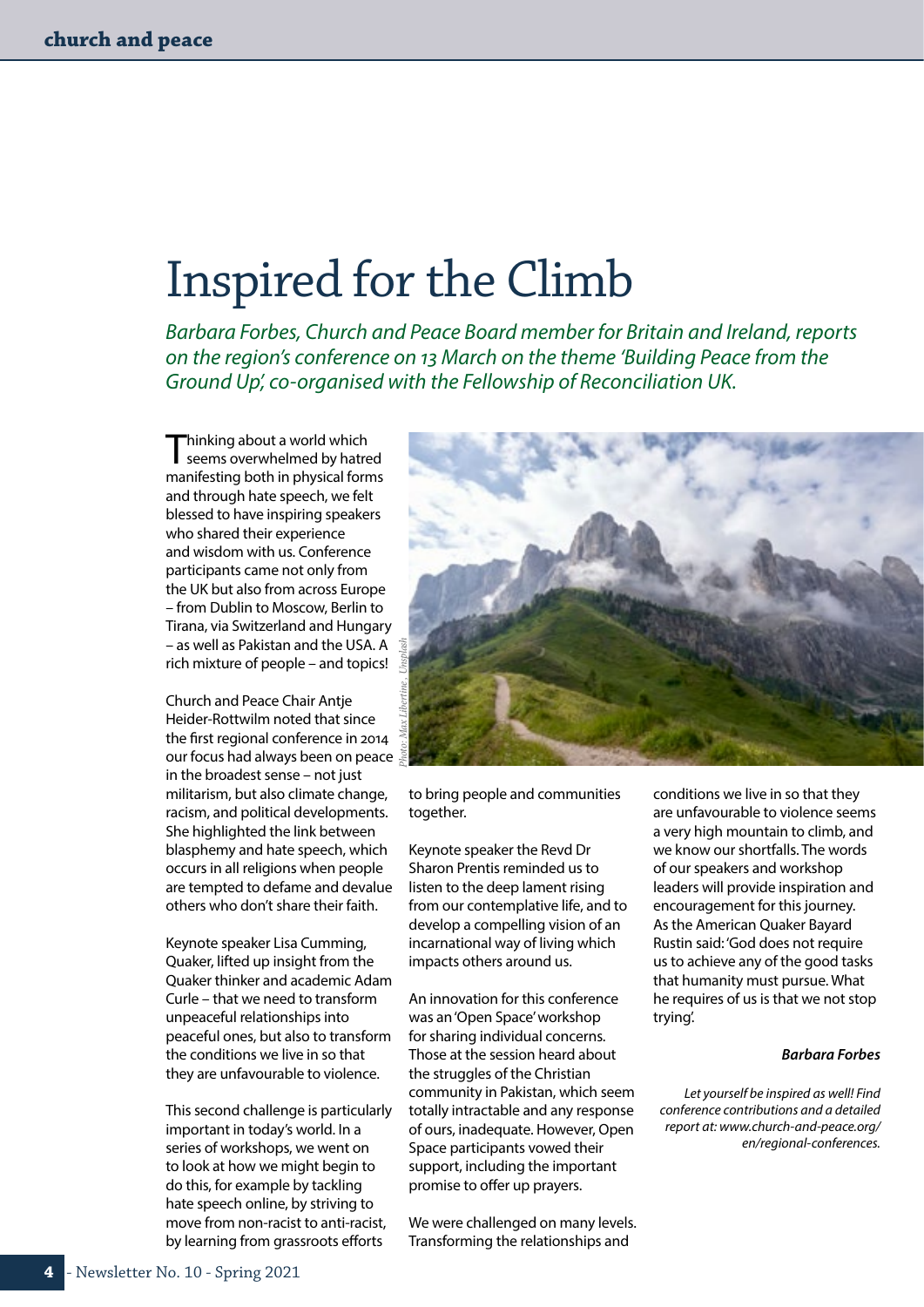# Only Peace Brings Security

*German-Language Regional Conference 2020*

*How can the path of peace also meet the need for security? Peace must be 'dared' (Bonhoeffer), but there is also the human need for order in society. Who ensures security, and who ensures peace? Peace and security are not opposites; indeed, they are mutually dependent.* 

A round 80 participants at the<br>German-language regional conference 2020 explored the relationship between peace and security. The conference took place online on November 27- 28, organised by Church and Peace together with the German Mennonite Peace Committee, the German branch of the International Fellowship of Reconciliation, and German Quakers.

The conference began with a fascinating look at the concept of anarchism around the question 'How can anarchism inform our thinking on peace and security?'. The two keynote speakers, Ullrich Hahn and Benjamin Isaak-Krauß, presented theses which pointed to a close relationship between Hebrew and Christian theology, and anarchism's critique of power.

For Christians, there is only one Lord, and he wants to give us a life free from insecurity and violence. 'The State rarely appears in the Bible as a guarantor of true security; it is more often a cause of insecurity and violence. In addition, there is scepticism about the ability of even a well-intentioned State to provide true security. True security grows through demilitarisation, participation in the means of

production, and ecological sufficiency', Isaak-Krauß said.

On Saturday morning, speaker Hanne-Margret Birckenbach contrasted the two approaches of a logic of peace and a logic of security, which, like a grammatical framework, lay the basis for analysis and courses of action in conflict situations.

In a conventional security framework, violence only becomes a problem when it is directed against one's own position and interests. In the logic of peace, however, violence is fundamentally problematic. The logic of peace emphasizes that the resolution of a conflict is based on the conflicting parties' mutual dependence on a successful relationship with each other. Recognising the legitimacy of the other's position is the basic prerequisite for dialogue and deescalation.

Six working groups in the afternoon highlighted aspects of the relationship between peace and security and presented projects, past as well as current approaches, to inform our action as Christian peacemakers.

It became clear to the participants that only peace can bring security. To make this a reality at the local level is a task for all of us. At the same time, we need to communicate to political, transnational decision-makers – who reach reflexively for weapons – that the proven principles of the logic of peace (conflict

### **Workshops**

- Anarchy as a lifestyle
- Utopia and Pennsylvania: A different way to do State
- Peace education: Examples from schools and churches
- Rethinking security: Political strategies for longterm security through peaceful means
- Security and solidarity among professional peace workers abroad: Strategies from PBI and CPT

*Learn more:<https://t1p.de/rxyy>*

transformation, dialogue, etc.) offer a significantly better strategy for a safer world.

> *Jakob Fehr is director of the German Mennonite Peace Committee.*

*Discover insights from the conference for your own work for peace (materials in German): [www.church-and-peace.org/](http://www.church-and-peace.org/regionale-tagungen) [regionale-tagungen.](http://www.church-and-peace.org/regionale-tagungen)*

*The tension between peace and security*

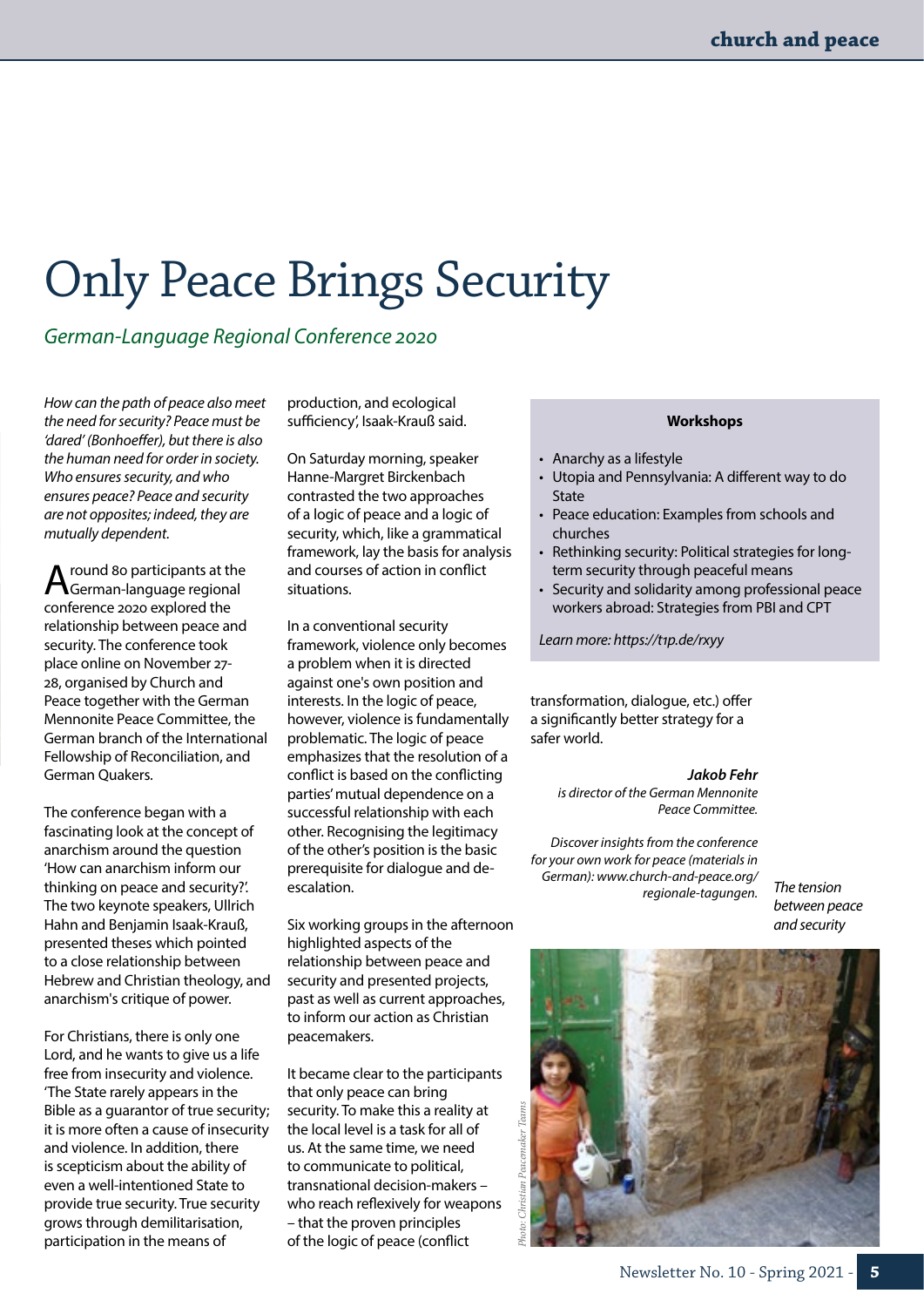# <span id="page-5-0"></span>Peace Churches Called to Be Defenders of Human Rights

*Ensuring respect for human rights in Europe requires action at all levels of society and a look at one's own role in perpetuating injustice, concluded participants at a Church and Peace virtual event last October.*

Held to mark the 70th anniversary of the *European Convention on Human Rights*, the online discussion focused on protection of the rights of marginalised people, particularly refugees and asylum seekers. Three speakers looked together with participants at the work of grassroots organisations and the role of the Council of Europe in protecting human rights in its 47 member states.

Rosá Björk Brynjólfsdóttir, member of the Parliamentary Assembly of the Council of Europe and Vice Chairperson of the Assembly's Committee on Migration, Refugees, and Displaced Persons, noted that human rights challenges in the area of migration have worsened since 2011. COVID-19 has highlighted the need for equal protection for migrants in times of crisis. She said the biggest task ahead is to embrace unity and

compassion. This means working to ensure a life in safety for all in a peaceful, equal, and healthy environment, and to eliminate prejudice, racism, and hate speech.

Jakob Fehr, German Mennonite Peace Committee, shared how the grassroots organisation Aegean Migrant Solidarity (AMS) has been supporting refugees and monitoring trials against them on the Greek island of Lesvos since 2014. He said that, having experienced violence, injustice, and abandonment, refugees on the island have little hope. Indeed, on the very day of the online event, police cleared the alternative refugee camp Pikpa, which had been a safe haven and beacon of hope.

Andrew Lane, Quaker Council for European Affairs, is in regular contact with the Council of Europe in Brussels. He referred to the many people across the continent whose rights are not being protected and remarked that despite Europe trading on its history of upholding human rights and being civilised, 70 years of the Convention have not led to a deeper cultural change. He believes peace churches are called to go beyond political advocacy and pioneer radical counter-cultural witness which is based on the lived experience of those whose rights are being violated.

The lively online conversation with more than 50 participants from 10 countries underlined that continued efforts at all levels are needed to ensure human rights are respected. This includes political advocacy and using existing legal tools like the Convention to hold countries and institutions accountable. And peace churches must take concrete steps to recognise their own implication in the causes of displacement and forced migration; engage in current public debate; and provide humanitarian support for uprooted people.

As Rosá stated in conclusion: 'Human rights need to be safeguarded and we as citizens have to make sure that this happens. We all need to be defenders of human rights.'

*Read more: [www.church-and](http://www.church-and-peace.org/en/2020/11/conversation-human-rights-in-europe/)[peace.org/en/2020/11/conversation](http://www.church-and-peace.org/en/2020/11/conversation-human-rights-in-europe/)[human-rights-in-europe/.](http://www.church-and-peace.org/en/2020/11/conversation-human-rights-in-europe/)*

### **Criminalisation of Migration**

Find out more about human rights violations against refugees and migrants on the Aegean islands in AMS's co-authored monitoring report *'Incarcerating the Marginalized: The Fight Against Alleged "Smugglers" on the Greek Hotspot Islands'.* <https://t1p.de/7aqz>

*Photo: Jim Black, Pixabay*

*Blot on Europe's*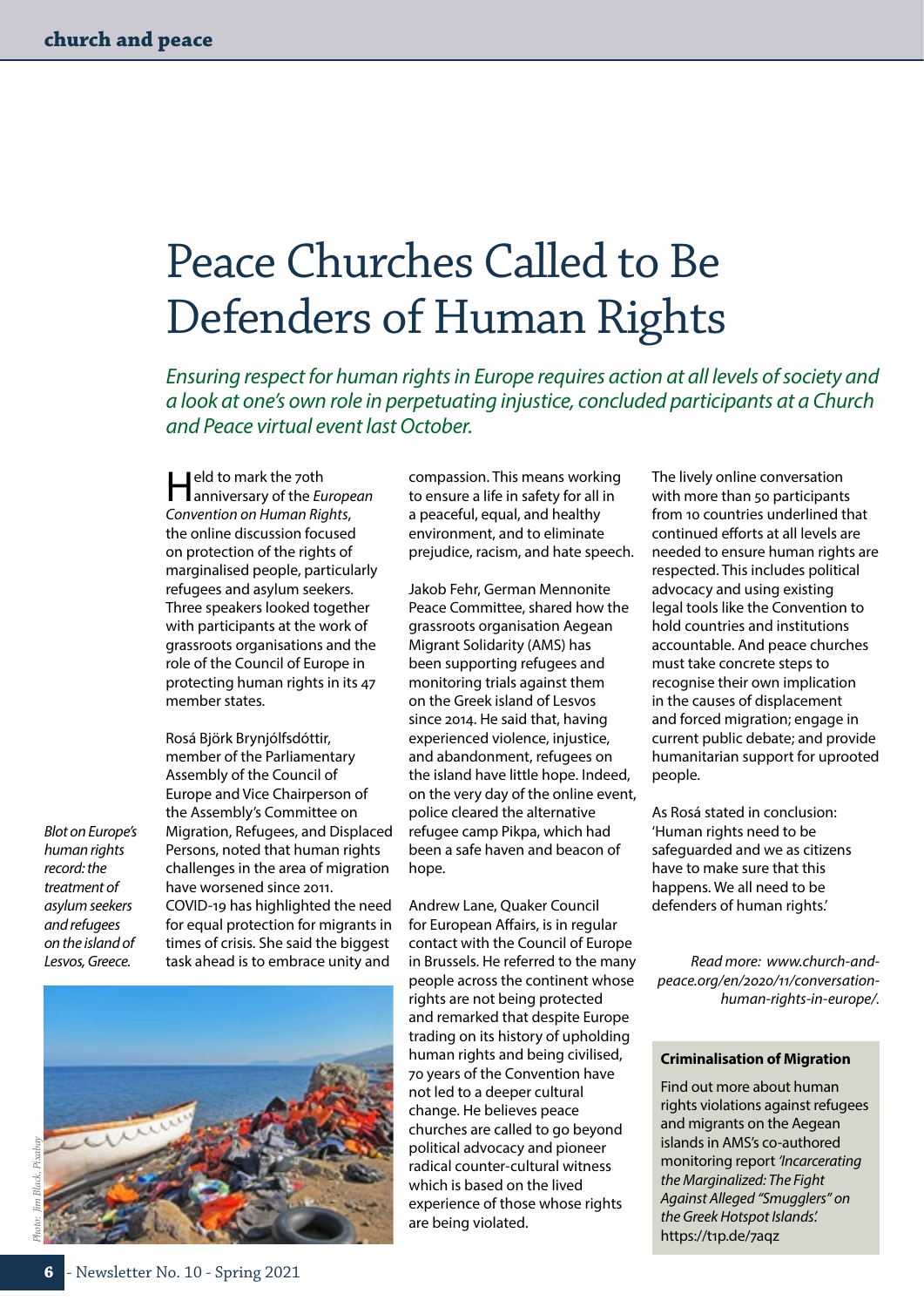# Of Earthquakes, COVID and Great Expectations

*Church and Peace individual members Ana and Otto Raffai from Croatia reflect on last year's seismic pressures and this year's hopes for peacebuilding in the Southeast Europe region and beyond.* 

Behind us lies an unusual year, 2020. Here in Croatia, we experienced the 'embrace' of two 'companions': COVID-19 and earthquakes. Even now, we feel aftershocks in daily life.

Both natural phenomena showed the strength and weakness of the community.

We saw strength in the wholeof-society solidarity with those affected by the earthquake in Petrinja and Sisak: people organised humanitarian aid and volunteered for weeks on end. Of note was that the population responded without ethnic divisions in an area with a significant Serbian minority.

The COVID pandemic has marked us. Many training activities of our association, RAND (Regional Address for Nonviolent Action), had to be cancelled or postponed. Danger and restrictions are ever present. We work a lot online; we wait for a vaccine.

Despite these challenging circumstances, political unreliability – which breeds public distrust – is more difficult to bear, especially as social injustice comes to light through the crises and through corruption scandals. Public discourse has become more violent, echoing the populist politics which have made themselves at home in our region for years.

Women again played an important role resisting this ever-growing political narrowness in society. Last year, new initiatives to end violence against women came into being, successfully raising public awareness.

From a political standpoint, the refugees at the border between Bosnia and EU-member Croatia are invisible, rarely mentioned on Croatian television. Human rights violations are viewed as disinformation, if considered at all. Refugees are portrayed as untrusty young men with murky intentions – an official state policy all the more dangerous, since we know how easy it is to foster public distrust of the 'other'.

Sadly, church representatives have not taken a clear stance on these issues. The Church could still have an impact in the region to protect victims of violence and make itself relevant in this way.

#### **Looking Ahead**

In 2021, we at RAND hope to have many more *in-person* meetings and training sessions. We hope to do strategic planning with the interreligious Believers for Peace initiative here in Southeast Europe.

And, we and six other peace activists hope, despite financial uncertainties, to launch the Academy for the Politics of



Nonviolence (*Ustanova za politike nenasilja*). This emerging project will focus on education, action for peace, and advocacy – timely given the nation-wide local elections coming up in May.

We look ahead in hope. To paraphrase the German theologian Ernst Lange: We will not let our path be determined by the obstacles of 2020, but instead be guided by our great expectations for the future.

*Ana und Otto Raffai*

*Preparing the launch of the Academy for the Politics of Nonviolence*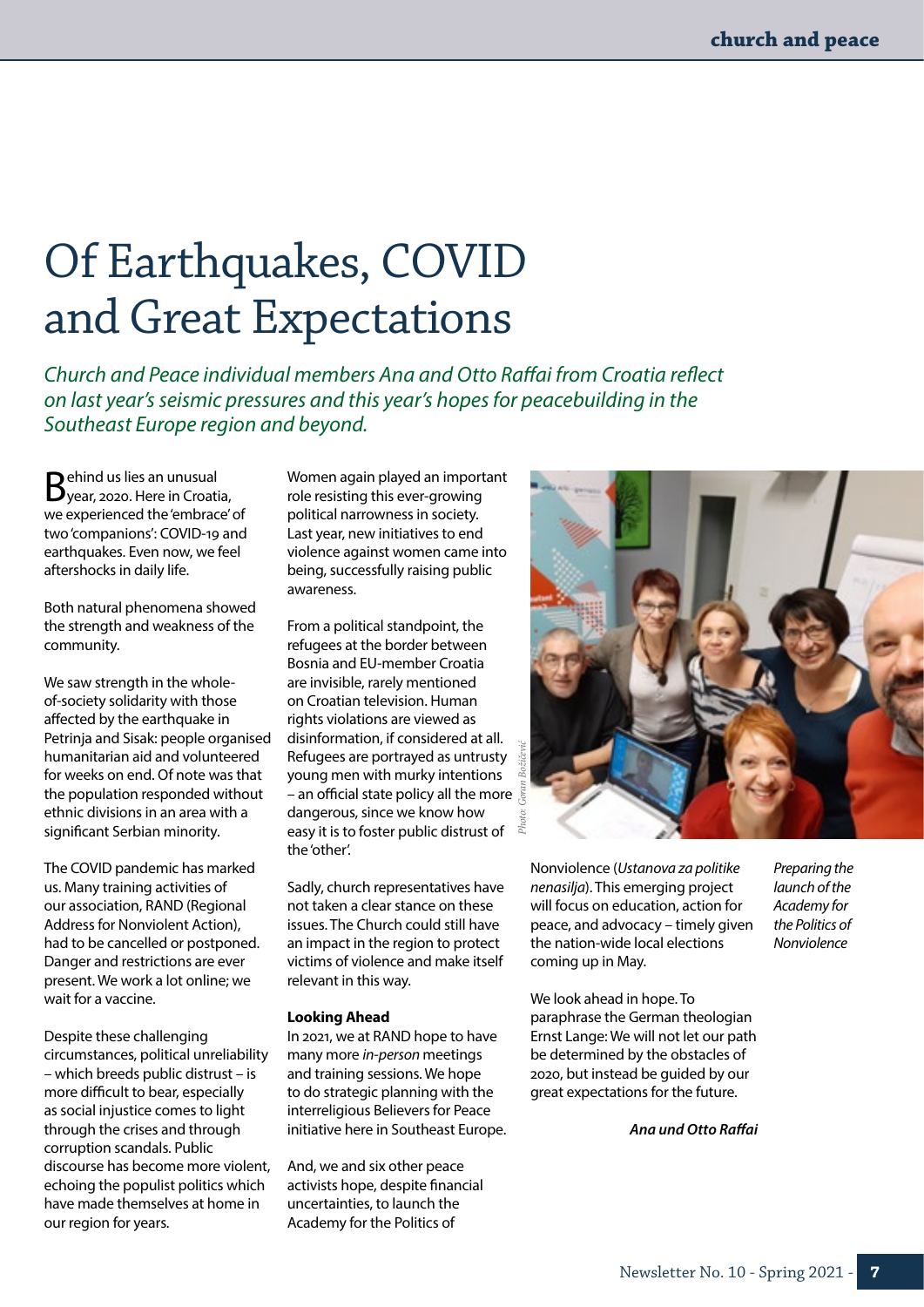# Seedbeds

### *A New Season for the Former Community for Reconciliation*

The former Community for<br>
Reconciliation (CfR) is ready for spring. The Church and Peace associate member has relaunched its ministry under the name 'Seedbeds' and aims to grow leaders and communities for a more shalom-filled living together.

The Revd Ash Baker, co-CEO of Seedbeds, likens the revisioning process to the trees at the community's centre at Barnes Close, UK, readying themselves for winter by shedding their leaves and burrowing deeper for new sources of energy. 'We [couldn't] rely on previous sources of energy in the ways we once could and so we [are digging] the roots deeper into why CfR was planted to prepare that gift for a new generation'.

*Emerging leaders from local seedbeds in Birmingham and East London meet for a first Change Makers session at The Greenhouse at Barnes Close.*

Founded 35 years ago by United Reformed Church ministers John and Joan Johansen-Berg as a residential community to train and resource peacemakers, CfR grew into a UK-wide network with international partnerships. In 2008 CfR joined the Church and Peace network.

An aging membership and dwindling numbers in recent years triggered reflection about the future. From discussions with the Birmingham-based Newbigin School for Urban Leadership a common Seedbeds vision emerged, with four areas of engagement.

**Seedbeds Learning** focuses on leadership development. The Change Makers programme trains a new generation of urban leaders, while the School for Urban Leadership offers higher education programmes including an MA in theology with pathways in urban mission, humanitarian development and social justice, transformative leadership, and ecology.

Change Makers also is one part of **Seedbeds Local**, which supports community peacebuilding in challenging urban settings. Communities nominate a 'pod' of future leaders for the 6-month programme, which integrates them into a broader regional and national network. Currently, there



are four seedbed communities in Birmingham and East London.

Seedbeds Local also includes Red Letter Christians UK, a network of people 'living for Jesus and justice', which Ash says is interested in sharing insights across Europe.

International work continues through **Seedbeds Global** affiliates like CfR Footprints and its Touch of Hope initiative in Bosnia, Croatia, and Serbia, and partnerships in Germany and Ukraine for urban ministries.

Finally, Seedbeds is regenerating its CfR roots onsite at Barnes Close, with **The Greenhouse** retreat and education centre as a place to incubate and grow shalom with a new generation.

CfR's renewal process has been about letting go and transition, a getting ready for a new season with Seedbeds, Ash says. He is excited to re-imagine the ministry of reconciliation in the coming decades to see more of God's shalom fill people and places.

'The need for more Christians to become signs of hope in a hurting world couldn't be more important'.

*Join the Seedbeds launch party on 10 July at The Greenhouse (COVIDpermitting). For more information and Greenhouse bookings, visit [https://seedbeds.org/.](https://seedbeds.org/)* 

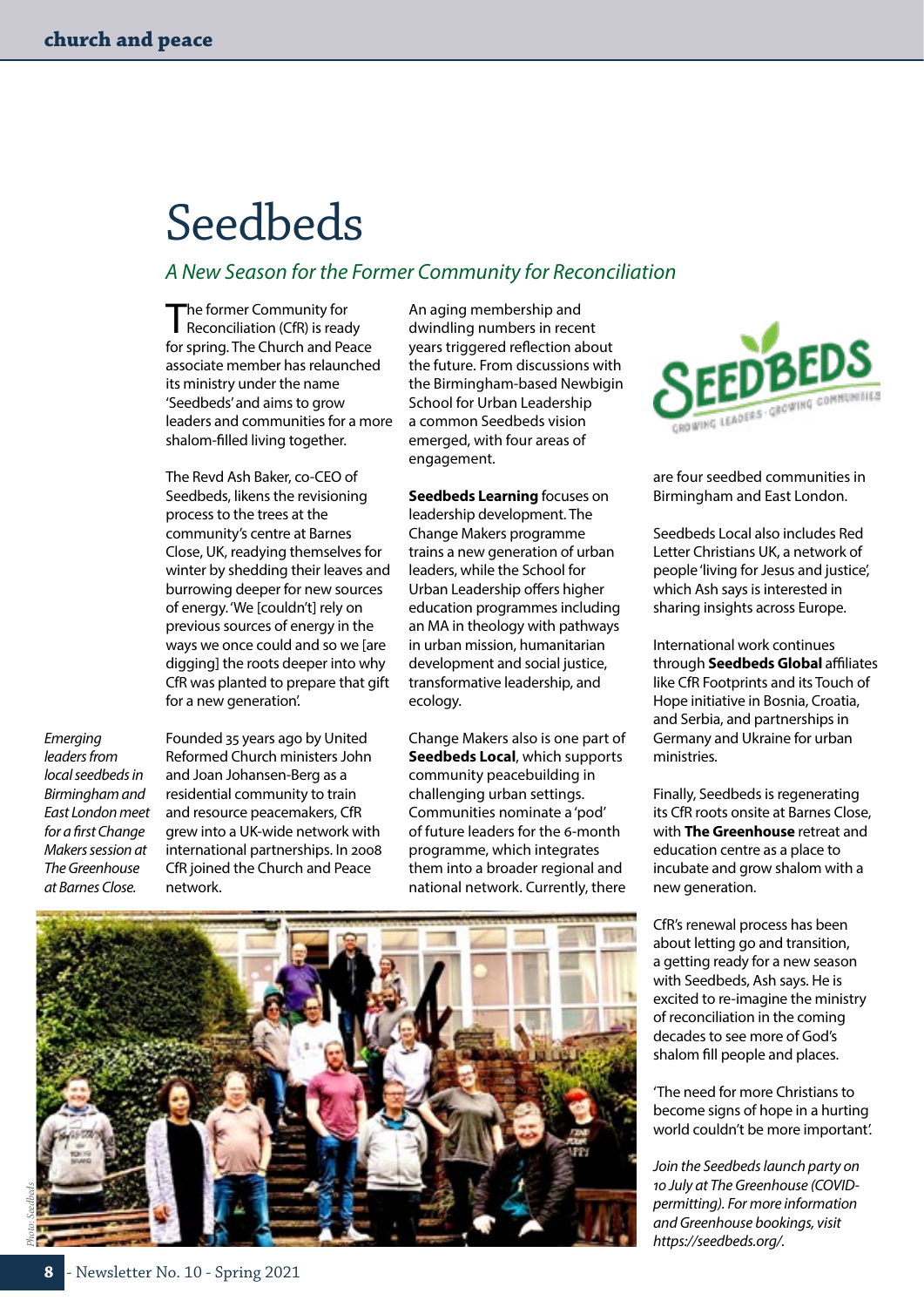### *Diary*

### *2–5 September 2021*

*Annual General Meeting and international conference*

*'Images of God and nonviolence'*

'And the peace of God, which surpasses all understanding, will guard your hearts and your minds in Christ Jesus' (Phil 4:7)

*Strasbourg, France*



### *Web Resources*

*'Church and Peace comments on recent security policy decisions of the EU'* Church and Peace press release regarding statement from the Board, 25 February 2021

*'Nuclear weapons are banned – a historic day'* Church and Peace press release, 22 January 2021

*Detailed reports from the 2021 Britain and Ireland regional conference and online events on racism and white privilege* 

*More Church and Peace press releases* Download and share in your networks!

[www.church-and-peace.org/en/](http://www.church-and-peace.org/en/documents/) [documents/](http://www.church-and-peace.org/en/documents/)



# Francophone Region: 'Signs of the Times' Sparks Dialogue

With an invitation to discover<br>With the Spirit wants to say to us today, the Church and Peace Board sent network members the dialogue paper 'Signs of the Times' in autumn 2020 as a discussion starter. Such an unusual year poses the question: 'Business as usual, or what do we learn and how do we move forward?'

The pandemic continues to define our lives in many different ways. When our energy flags, we wrestle with the question of what comes next: Where do I focus my commitment to peace and justice? What contribution can I make? When is it time to take a break?

The francophone region has initiated a monthly time of exchange based on the 'Signs of the Times' dialogue paper. 'We simply wanted to make space for sharing', says Maria Biedrawa, Board member for the region. 'To talk about what is on our minds with regard to nonviolence, how this relates to our daily lives'.

The talks are also a dialogue between generations, which will allow francophone members to hear more from each other in the coming months. 'Get away from stress and into connection with others, experienced peacemakers and companions on the way, to draw from the faith that is alive in us', says Maria.

'From this common starting point, we open ourselves to be further led', she continues. 'But it is already clear that such moments of joyful encounter – rich in both insight and human connection – simply do one good and are also needed in times like these'.

*Would you like to share thoughts and experiences with other Church and Peace members? Contact the International Office for more information.*

*Download your copy of 'Signs of the Times' with questions for reflection: [www.church-and-peace.](http://www.church-and-peace.org/en/2020/09/signs-of-the-times) [org/en/2020/09/signs-of-the-times](http://www.church-and-peace.org/en/2020/09/signs-of-the-times).*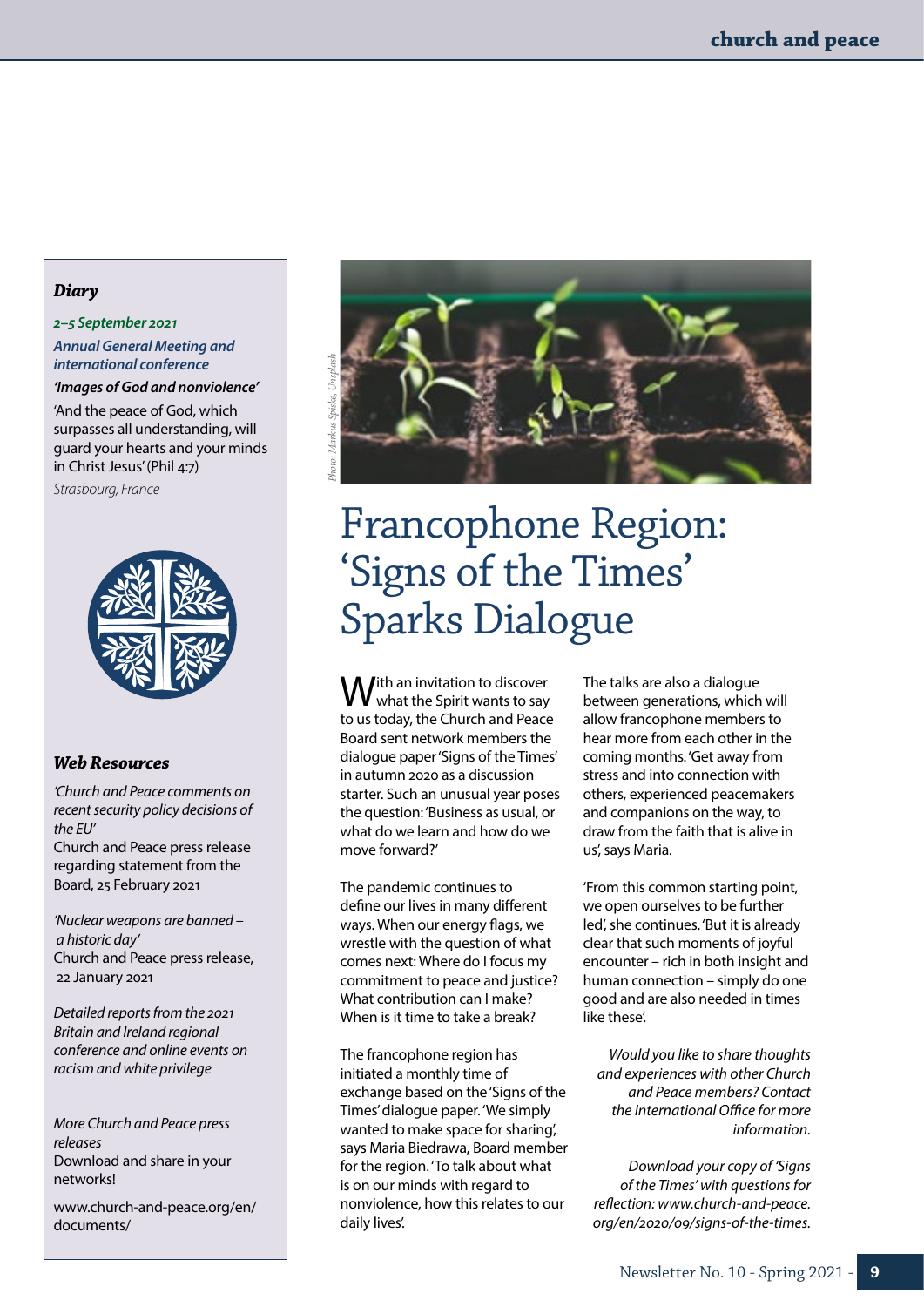

**IFOR** 

## News from

### **Northern Ireland**  *Imagining A New Normal*

Church and Peace individual member Tony Weekes proposed a holistic vision of work at an event organised by the South Belfast Eco-Quaker Group during the 2021 Imagine Belfast Festival. Under the motto 'Let's imagine a "new normal"!' some 35 participants explored approaches such as renewable energy, universal basic income, and community wealth building as more sustainable, equitable ways of being and doing postpandemic.

### **Global** *Focus on Conscientious Objection*

International Fellowship of Reconciliation-IFOR, a Church and Peace founding member, highlighted the issue of conscientious objection in the first part of 2021 with a webinar series on

campaigning and an intervention at the 46th session of the UN Human Rights Council. The webinars focused on strategic litigation, the UN human rights system, public awareness, and international solidarity.<https://t1p.de/x27a>

### **Global/UK**  *Building Back Better for Creation*

A webinar offered by the Friends World Committee for Consultation (FWCC) in February explored how the coronavirus pandemic could trigger ambitious climate justice action. 'How do we seize the moment to protect God's creation and life on earth?', session 8 of the Quaker Conversation series, discussed ways to build back better to create a more sustainable future. FWCC's Europe and Middle East section is a Church and Peace member. Watch the webinar:<https://t1p.de/acac>.

### **UK** *Ash Wednesday Witness*

Church and Peace member the Christian Campaign for Nuclear Disarmament co-hosted the annual Ash Wednesday Witness and Resistance online for the first time. Meeting in their own homes rather than outside the Ministry of Defence in London, 150 participants gave thanks for the *Treaty on the Prohibition of Nuclear Weapons*, lamented UK policy in support of nuclear weapons, and prayed for peace.

Watch the service: [https://t1p.de/nm85.nm85.](https://t1p.de/nm85.nm85)



ANOTHER WA

CURRENT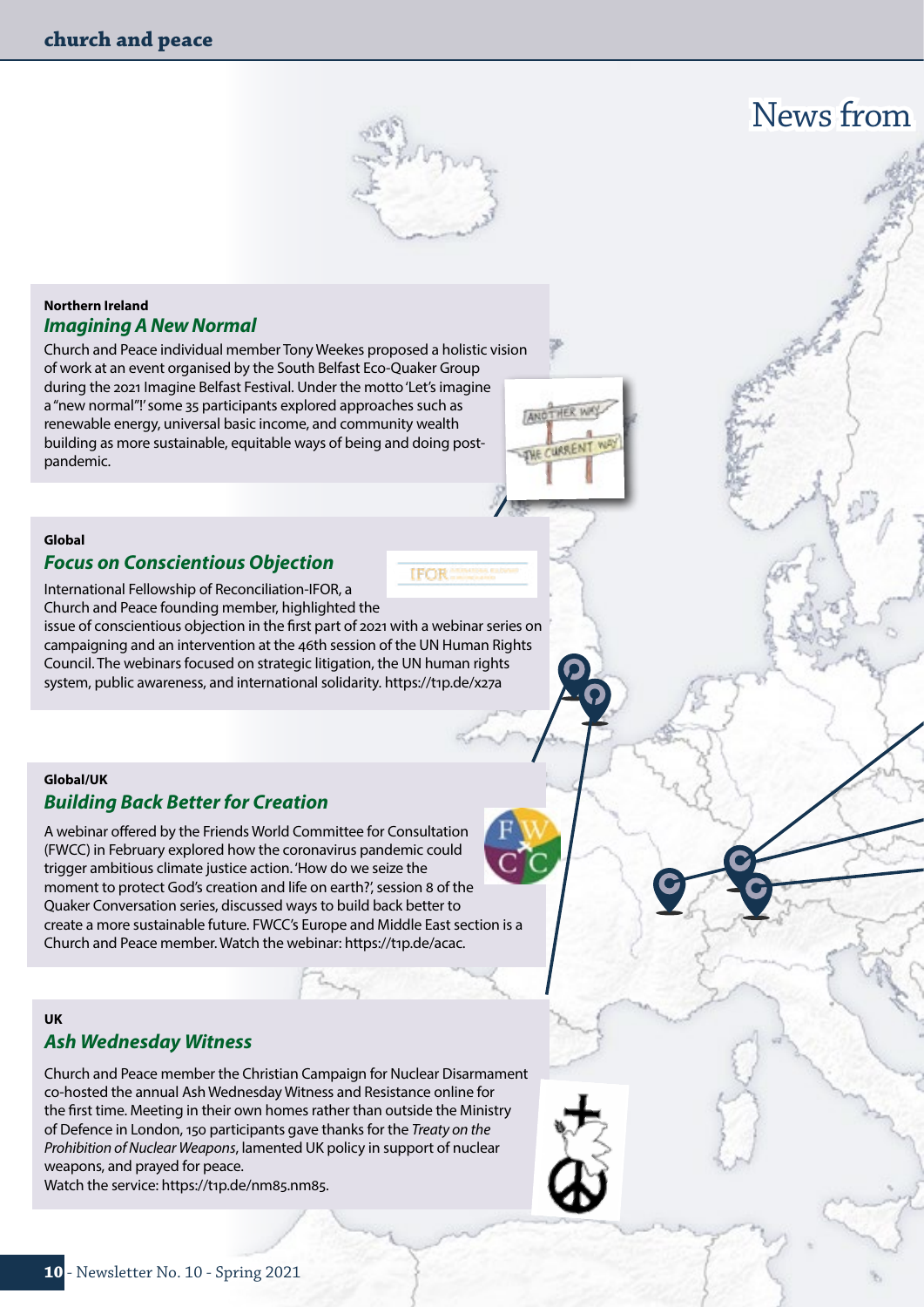### **Switzerland/Bosnia and Herzegovina** *Transforming the Trauma of War*

Church and Peace member Julianne Funk has co-edited and contributed to a resource on trauma transformation in Bosnia and Herzegovina launched in February. *Healing and Peacebuilding after War* explores strategies to promote recovery and the healing of memories in countries rebuilding after armed conflict. Book launch: [youtu.be/zicmKhDO\\_w8.](http://youtu.be/zicmKhDO_w8) Orders (discount code FLR40): [https://t1p.de/uaxf.](https://t1p.de/uaxf)

### **France**

 $R$ 

Communauté trandchamp

the Network

### *Restorative Justice and Nonviolence*

The French branch of the International Fellowship of Reconciliation (MIR France) explored the relationship between restorative justice, reconciliation, and nonviolence at an online conference on 27 March. Thirty-five participants

joined the Church and Peace member event, with prison chaplain and Baptist pastor Christophe Hahling of the French Platform for Restorative Justice as keynote speaker. A future issue of MIR France's *Cahiers de la Réconciliation* will feature Hahling's presentation.

### **Switzerland**  *Grandchamp Prepares Prayers for Christian Unity*

The Community of Grandchamp, a Church and Peace member, prepared the resources for the 2021 Week of Prayer for Christian Unity under the theme, 'Abide in my love and you shall bear much fruit' (Jn 15). For more than a century, churches worldwide have come together in an annual time of prayer and reflection for unity, traditionally between 18-25 January. Read more at <https://t1p.de/mqnp>or download the resources at [https://t1p.de/d3dh.](https://t1p.de/d3dh)

### **Southeast Europe** *Believers for Peace Launch Podcast*

In November 2020, the interreligious initiative Believers for Peace in Southeast Europe launched a podcast series exploring the interface between contemporary issues, nonviolence, and faith. Episodes have explored the concept of responsibility in a post-COVID society, solidarity, and (dis)trust in politics. Believers for Peace, which aims to strengthen peace-making potential in the Abrahamitic traditions, includes Church and Peace members and friends in the region. Listen in: <https://t1p.de/dhc2>.